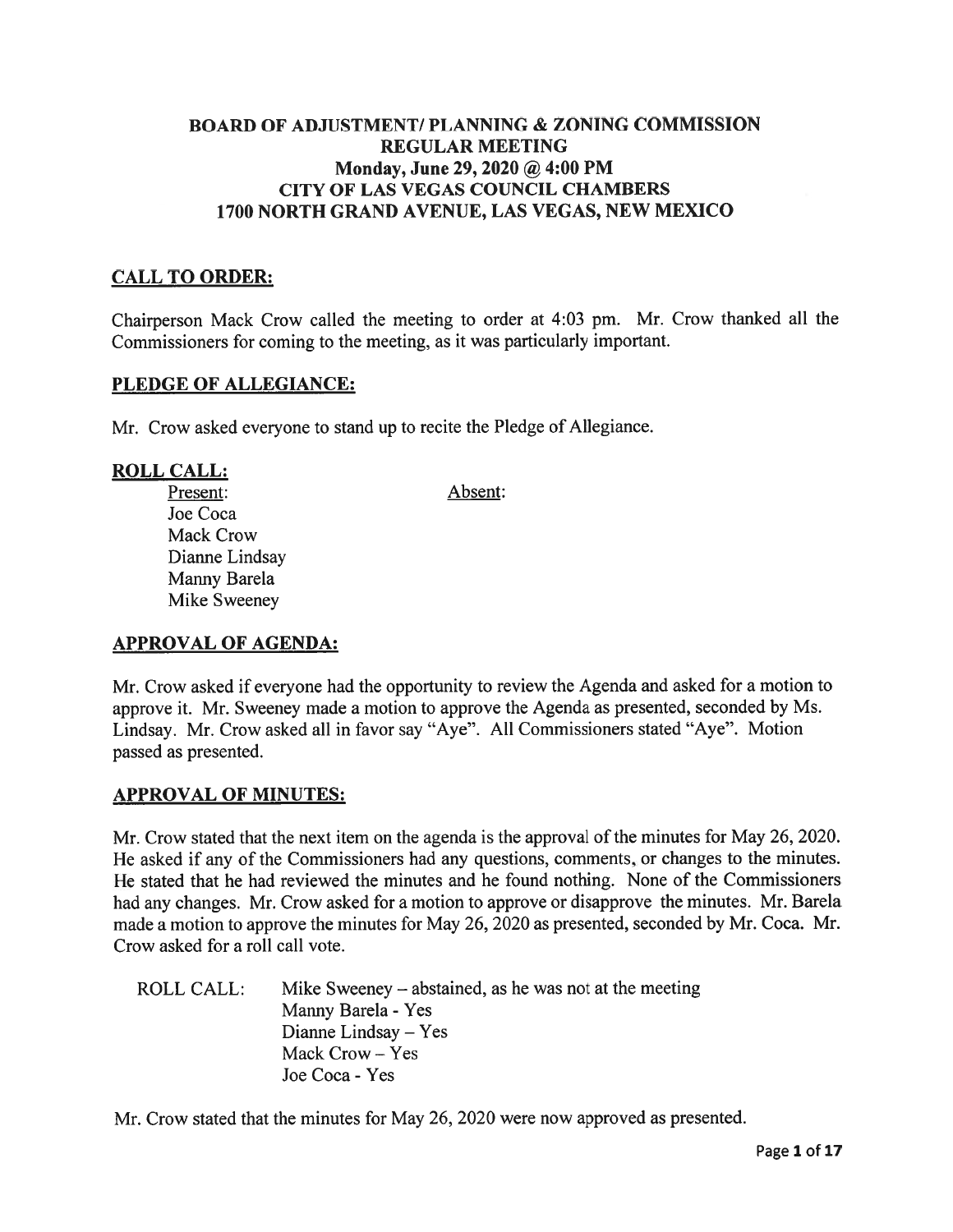# BOARD OF ADJUSTMENT:

Mr. Crow stated that there were no applications to presen<sup>t</sup> at this time.

### PLANNING AND ZONING:

Mr. Crow stated that Item #1 on the Agenda is an Application submitted by Alejandro & Sharon Rivera for <sup>a</sup> Zone Change from <sup>a</sup> C-3 (General Commercial Zone) to an R-3 (Mixed Residential Zone) for property located at 1015 Railroad Avenue, Las Vegas, NM 87701. We are tasked with making <sup>a</sup> recommendation to City Council for approva<sup>l</sup> or disapproval of the application.

Mr. Crow asked all the Commissioners if they had the opportunity to review the packet or even drive by the area in question. He also asked if there was any discussion on this application.

Maria Perea advised Mr. Crow that everyone had to be sworn in before any discussion.

Mr. Crow asked everyone that was going to spea<sup>k</sup> on this item and the next item on the agenda which is the LV Lakeside Subdivision to stand up and be sworn in. All were sworn in.

Mr. Crow again asked the Commissioners if they had any questions, comments, or discussion of Mr. & Mrs. Rivera's application.

None of the Commissioners had questions.

Mr. Crow stated that he had one question. He asked Mr. & Mrs. Rivera if when they were bringing in the singlewide mobile home if it was going to be brought the west side. He stated that on the east side it is pretty much an incline and it would be difficult to bring it in from east to west. He asked if he was saying that right.

Mr. Rivera responded that what they intended to do was add dirt to the incline to back up the mobile home onto the lot. He also stated that it was <sup>a</sup> small doublewide that was being brought in. He stated that the mobile home could not be brought in through the alley. We will be adding the dirt to make <sup>a</sup> ramp to move it in and the dirt will then be used to beautify the area.

Maria Perea stated that it would also help with all the holes in the front under the concrete.

Mr. Crow asked if anyone had any questions.

Mr. Sweeney asked, out of curiosity, do you know how long this has been zoned commercial?

Mr. Rivera responded, honestly, <sup>I</sup> do not know how long they have been zoned that way.

Mr. Crow stated, correct me if <sup>I</sup> am wrong, but all those buildings in the immediate area are all residential.

Maria Perea responded yes. She stated that she included <sup>p</sup>ictures showing that they were all residential. She stated that when they completed the first Zoning Map in the late 70's or early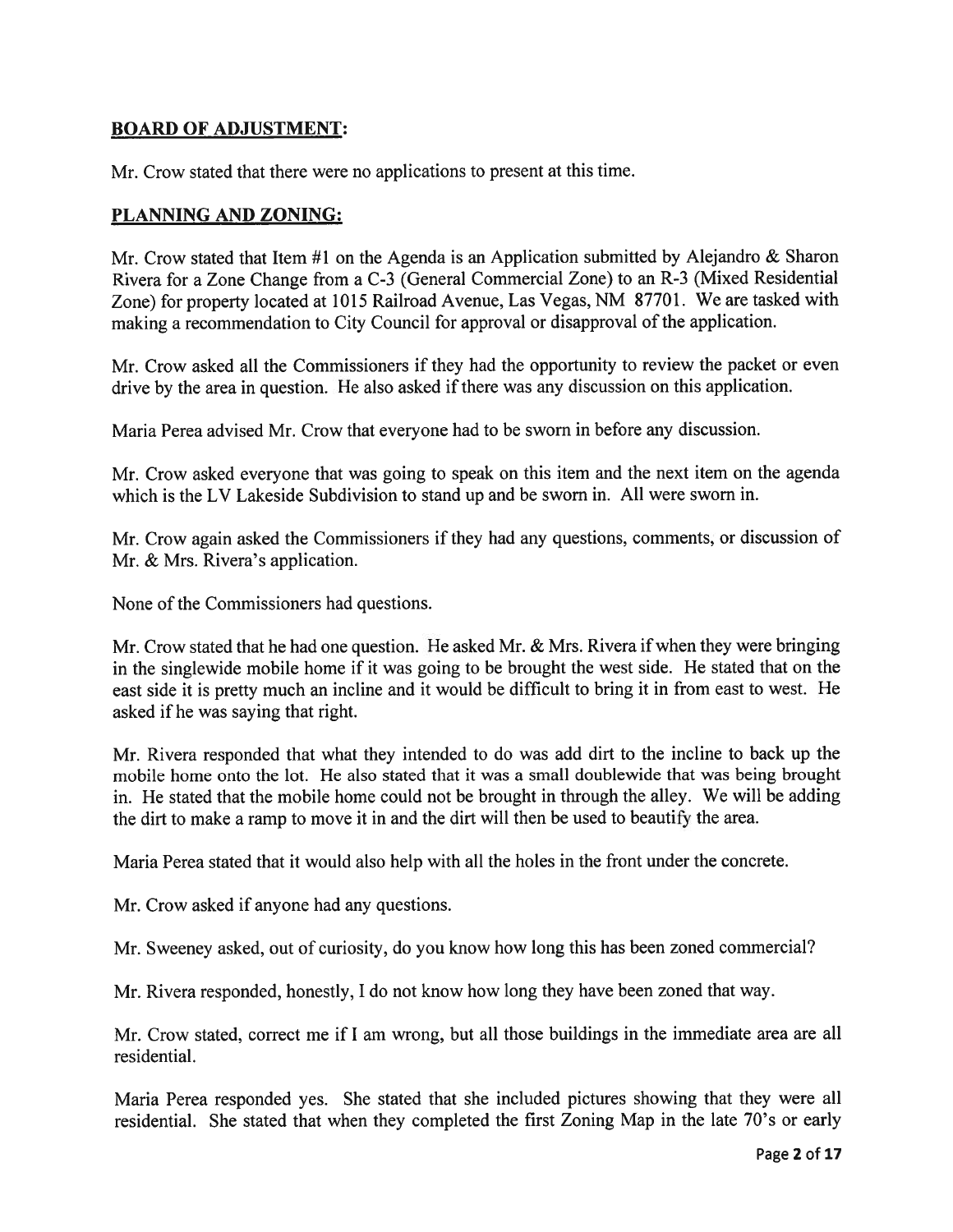80's, <sup>I</sup> do not know why they zoned them all commercial. <sup>I</sup> have been looking at those areas to do block zone changes to what they should be, but <sup>I</sup> have not had the time to do them.

Mr. Crow added that he agreed with Mr. Sweeney, but he was simply curious.

Mr. Sweeney asked if there was a mom & pop store in the area at some point.

Maria Perea answered that all the mom & pop stores were off of Grand Avenue. The only one on Railroad Avenue is <sup>a</sup> couple of blocks further down where the gentleman had his gun shop and auto parts store. The store is closed now, but it is zoned commercial.

Mr. Sweeney stated it was the store called Amigo Auto Parts.

Mr. Crow stated that if no one had any objections, he would like to take of his mask.

Maria Perea stated that the people in the meeting were all far enough apar<sup>t</sup> to be able to do it.

Ms. Lindsay asked Maria if there were any letters for or against this project.

Maria Perea responded, no, <sup>I</sup> did not receive any letters, calls or anything for this project.

Mr. Coca advised Mr. Crow that he had <sup>a</sup> question for Mr. Rivera. He continued and asked what the purpose of moving in this mobile home in there?

Mr. Rivera stated that there is nothing on the property to begin with. It is <sup>a</sup> vacant lot. A young couple that is just starting out want to move their mobile home in there.

Mr. Coca asked if this was going to be a rental.

Mr. Rivera responded that it is going to be <sup>a</sup> sold property to the individuals that want to <sup>p</sup>lace the mobile home there. They are coming in through Oakwood Homes to <sup>p</sup>lace this mobile home. We have to go through this zone change in order for us to allow them the opportunity for upwar<sup>d</sup> mobility.

Mr. Crow asked, so they are going to do <sup>a</sup> land/home package?

Mr. Rivera responded yes.

Mr. Coca stated that we are proposing to change it from <sup>a</sup> commercial to <sup>a</sup> residential and if you are renting the lot, then wouldn't that make it commercial again, as <sup>a</sup> business?

Mr. Rivera responded that they were not renting the lot, Mr. Coca.

Mr. Coca asked, you are selling the property?

Mr. Rivera responded, yes, we are selling the property.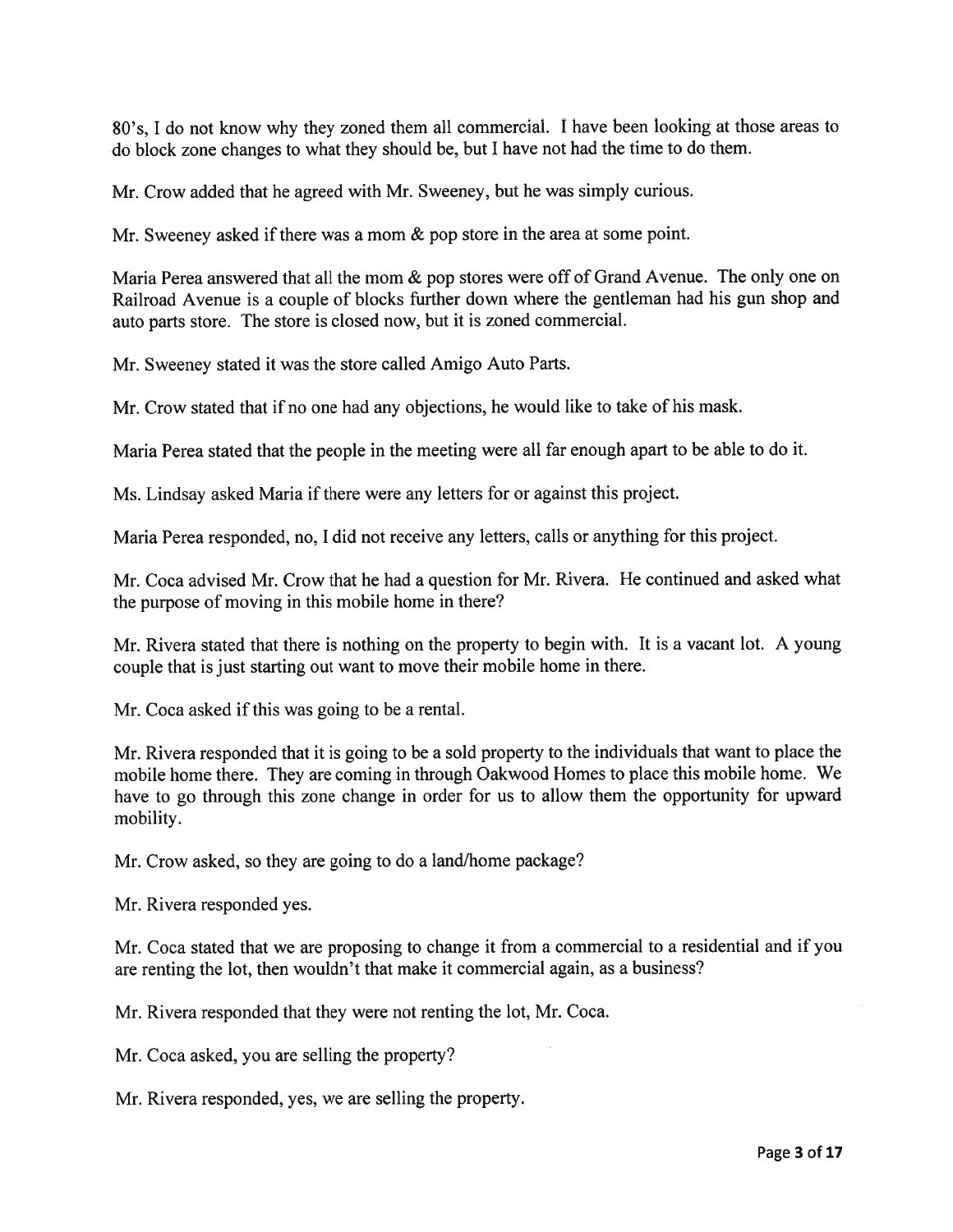Mr. Coca stated that clarifies it. Thank you.

Mr. Rivera stated that even if we were going to rent it, what difference would that make?

Mr. Coca stated therein we go back to the business. The reason we are changing it from commercial to residential is because there is no business there, but if you are putting <sup>a</sup> business in there, we are going back to where we were.

Mr. Rivera stated that it his understanding that they will not let you pu<sup>t</sup> <sup>a</sup> mobile home on <sup>a</sup> commercial property.

Maria Perea responded, "unless there is actually <sup>a</sup> business there". They will let you pu<sup>t</sup> <sup>a</sup> mobile home or manufactured home as <sup>a</sup> caretaker dwelling for your business, but in <sup>a</sup> commercial zone they will not allow <sup>a</sup> mobile home just because. You have to have an actual business there. If you recall when we did that one for Mr. Sandoval on Grand Avenue. He was putting in that mobile home as <sup>a</sup> caretaker dwelling for the little store he had in the building where the bar was and for the little area where he sold his tractors, farm implements and his apples in the summer. We had to go through <sup>a</sup> Special Use Permit to allow him to pu<sup>t</sup> the mobile home there as <sup>a</sup> caretaker dwelling. That was before he died.

Mr. Coca asked, so he was allowed to do that with <sup>a</sup> Special Use Permit?

Mr. Crow stated that this is going to be <sup>a</sup> land/home package, which is basically <sup>a</sup> sale, not <sup>a</sup> rental or anything like that.

Mr. Rivera stated that is why are going through the process. We cannot move forward and sell anything unless we change it.

Mr. Coca again asked, so the objective is to sell not to rent?

Mr. Rivera responded yes, to sell the property not to rent it.

Mr. Crow asked if there were any other questions, comments, or observations. No one responded, so Mr. Crow asked for <sup>a</sup> motion to accep<sup>t</sup> or reject this application as presented or amended in any way.

Ms. Lindsay made <sup>a</sup> motion to approve the application as presented for <sup>a</sup> Zone Change from <sup>a</sup> C-<sup>3</sup> to an R-3. Mr. Sweeney seconded the motion. Mr. Crow asked for <sup>a</sup> roll call vote and asked that he not be called to vote unless there was <sup>a</sup> tie.

| ROLL CALL: | Joe $Coca - Yes$       |
|------------|------------------------|
|            | Dianne Lindsay $-$ Yes |
|            | Mike Sweeney - Yes     |
|            | Manny Barela – Yes     |

Mr. Crow stated that the motion is approved as presented and thanked everyone for being at the meeting.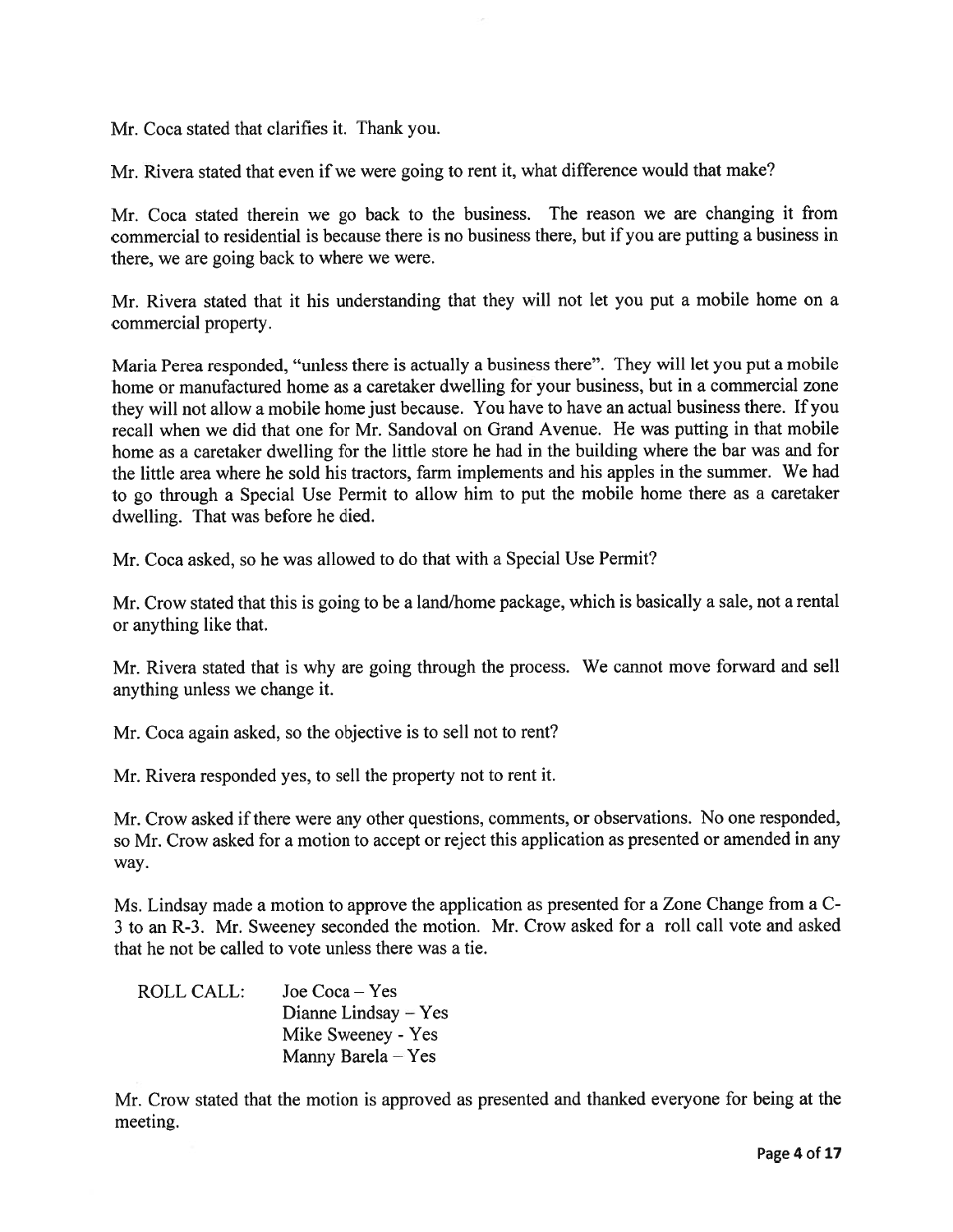Mr. Crow stated that next on the Agenda is an Application submitted by LV Lakeside, LLC (Carlos Lopez) for the re-subdivision of property located off of NM Hwy 518, across from Storrie Lake. Application is for approva<sup>l</sup> or disapproval of the Final Subdivision Plat. The Master Plan for the property was approved by the Planning & Zoning Commission on May 28, 2019. The Preliminary Plat was approve<sup>d</sup> on November 25, 2019. Final Plat is now available for review. Mr. Crow asked Carlos Lopez if he wanted to do <sup>a</sup> presentation before we continue.

Mr. Lopez stated that he would like to refresh everyone's memory. He stated that they had come before the Commission previously with <sup>a</sup> preliminary <sup>p</sup>lat. We are trying to take an old 91-lot subdivision approve<sup>d</sup> in <sup>1964</sup> and bring this property up to its current uses. So, with that, we are taking the 91 lots and are reducing the lots to 32 single family lots, about  $\frac{3}{4}$  of an acre.

Mr. Crow asked, but there are some lots that are larger than the  $\frac{3}{4}$  acres?

Mr. Lopez continued, yes there are, but  $\frac{3}{4}$  acre lots are the minimum required to meet the Environment Departments requirements for septic tanks. Since the 60's there was <sup>a</sup> mobile home development that was done by the previous owner. What we are trying to do is to take the original <sup>91</sup> lots on this property, separate the mobile home park, separate the farmland/irrigation land, and preserve the <sup>32</sup> single family lot down on the south side of the property.

Mr. Crow asked if Parcel A was the farmland?

Mr. Lopez said yes.

Mr. Crow asked if all that was above the flood plain?

Mr. Lopez responded yes and there is <sup>a</sup> FEMA map in your packets showing what is in the flood <sup>p</sup>lain. All the single family lots are outside the floodplain.

Mr. Crow stated that he had seen the map and then asked about Tract C. He wanted to know if it was on the north side of that.

Mr. Lopez stated that we have Tract B, which is the Mobile Home Park, Tract <sup>A</sup> which is the farm/irrigation land and <sup>I</sup> don't think it's identified, but <sup>I</sup> guess that would be the 32-lot subdivision.

Maria Perea took the plat out and showed them where Parcel C was.

Mr. Lopez stated that it was on the <sup>p</sup>lat as Tract C, but for his purposes he just likes to apply <sup>a</sup> number to the lots.

Mr. Crow stated that he was simply confused.

Mr. Lopez continued that some of the questions asked by the Commission at the last meeting, which has been <sup>a</sup> while, the main issued was the MDF water line showing it falling within <sup>a</sup> roadway easement. That is <sup>a</sup> City water line and the <sup>p</sup>lat indicates the MDF line within <sup>a</sup> roadway easement. That was the main issue as to why the project was tabled at the last meeting. Another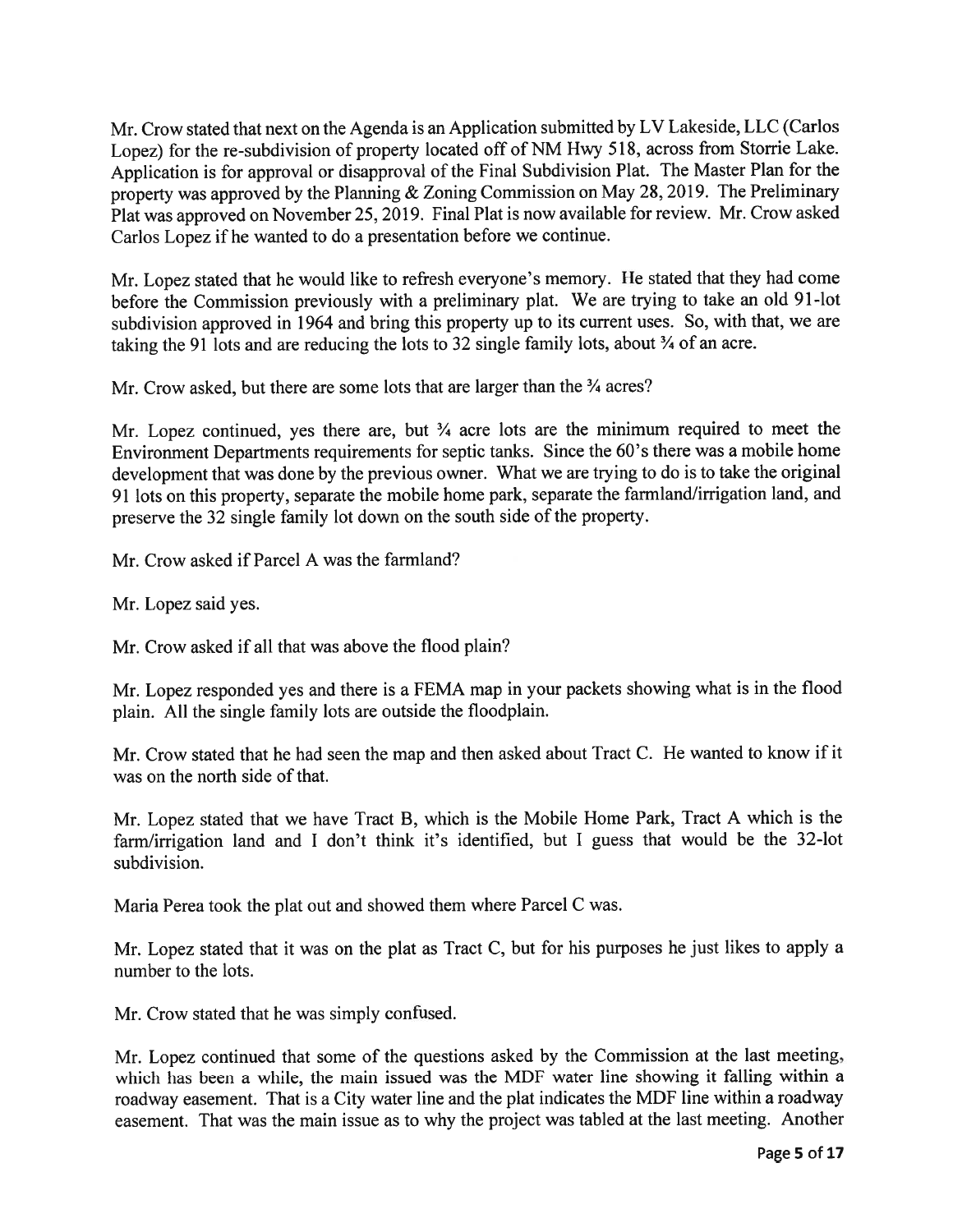reques<sup>t</sup> was an Environment Department letter or documentation showing what the requirements on lot size for septic tanks was, which is a minimum of  $\frac{3}{4}$  of an acre. This information is included in your packets.

Mr. Crow stated that there is still some confusion as to which Fire Department will service the area, is that correct?

Mr. Lopez stated that was <sup>a</sup> discussion at the last meeting as there was <sup>a</sup> gentleman here that stated that his father's house burned down. He raised the issue of the fire response.

Maria Perea stated that it was her understanding that the primary responder will be the Gallinas Fire Department which is located on Hot Springs Boulevard.

Mr. Crow stated that was <sup>a</sup> hell of <sup>a</sup> drive to ge<sup>t</sup> there, unless they take some back roads.

Mr. Lopez continued; in that jurisdiction we have no control over that. At one time, there was discussion on having <sup>a</sup> substation on this property. At one time, the previous owners had talked about it and Mr. Lopez showed the Commissioners where it would have been. Mr. Lopez stated he was open to having that discussion also.

Mr. Crow stated that this would help the whole program all the way.

Mr. Lopez that there are fire hydrants throughout the area. That is the beauty of the MDF line and the water extension line that goes to the south side of the mobile home park. They ran <sup>a</sup> brandnew line with <sup>a</sup> bunch of fire hydrants.

Mr. Crow asked if the City water will serve the entire Subdivision"

Mr. Lopez responded yes.

Mr. Crow asked if they had bought where the mobile home park sits.

Mr. Lopez stated that they purchased the whole property, which includes the mobile home park.

Mr. Crow asked if right now they are on individual wells.

Mr. Lopez said they were all on City water.

Maria Perea asked if they all had individual water meters.

Mr. Lopez stated yes, they are all on individual meters. The way the water taps breakout is that the original 91-lot subdivision memorialized the <sup>91</sup> water taps. Then Mr. Romero gave an easement to the City for the MDF line and the City granted Mr. Romero with an additional <sup>20</sup> water taps for the south side of the mobile home park. The 91 taps and the additional 20 taps is <sup>111</sup> water taps total. We are preserving this within the Subdivision, the mobile home par<sup>k</sup> and throwing <sup>a</sup> couple over to the farm/irrigation land.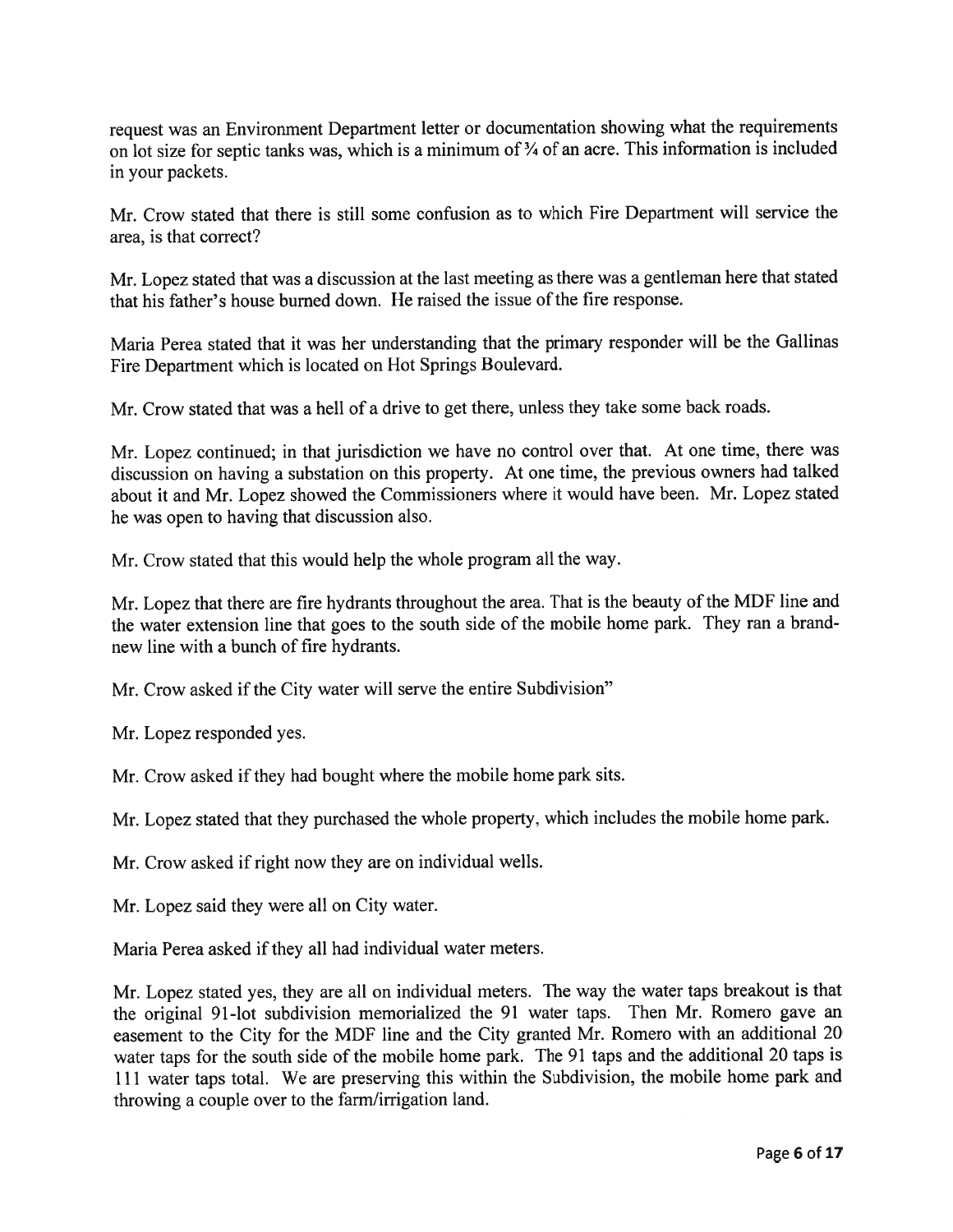Mr. Crow stated that he believed the subdivision is needed, and he does not have any problems with that, but he does have a concern with Exhibit # 9, the variances that were requested. Mr. Crow read what was on Variance #1. Variance #1 is <sup>a</sup> variance to the City Street standard requirements and to allow the omission of asphalt pavement, curb and gutter and concrete sidewalks. Mr. Crow stated that in the subdivision just south of there, right behind the drive-in, Glenwood Estates, there are holes so big around that would swallow <sup>a</sup> whole car. <sup>I</sup> am being facetious, but there are huge holes, they are hardly maintained. His thinking is that it needs to be resolved as to who would take care of the roadways and streets.

Mr. Lopez stated that they are going to be adopting C.C.R's for the whole subdivision. The fees would be paid by the landowners which will go into <sup>a</sup> fund that would go to maintain the roads. That should have been done at Glenwood Estates and in <sup>a</sup> roundabout way they were, but there was no follow through. It is the developer's that need to follow through and adopt them.

Mr. Crow stated that he was glad to hear that.

Mr. Lopez continued that he worked closely with Jeff Salman on the Oxido Subdivision. If you go by the Oxido Subdivision and drive that road, it is <sup>a</sup> very well-maintained road. Those are the variances we are going to adopt. The variances we are proposing are similar to what Oxido did. We want this to be <sup>a</sup> quality subdivision.

Mr. Crow stated that he did not think that they should have concrete sidewalks, because it is country living, but he does believe that the issue needs to be settled.

Mr. Lopez agreed.

Mr. Crow continued and read Variance #2. Variance #2 is <sup>a</sup> variance to the City requirements for alleyways at the rear of the lots and to allow the omission of the alleyways. He asked if this was in the County, not the City.

Mr. Lopez stated that it is within the ETZ Zone.

Mr. Crow continued and stated that the only thing is that he has mixed feelings about alleys because <sup>I</sup> live in the City and we have alleys. Some people ge<sup>t</sup> their trash <sup>p</sup>icked up through the alley, but then you have the bad side, which is the teenagers and others with less than honorable intentions. They use the alleys to break into houses, sell drugs and even murder. He stated he had mixed emotions about the alleyways. <sup>I</sup> can see the <sup>p</sup>lus in them, and <sup>I</sup> can see the negative.

Mr. Crow continued with his issue on the roadway, which is <sup>a</sup> serious concern for him. Personally, <sup>I</sup> do not care about sidewalks. The ones the City have the elm trees which have raised them about <sup>8</sup> inches. If <sup>I</sup> were the City, <sup>I</sup> would tell the property owner to fix them and pu<sup>t</sup> <sup>a</sup> lien on the property. That is what <sup>I</sup> would do but <sup>I</sup> would like to see curbs, not <sup>a</sup> sidewalk, but <sup>a</sup> curb. <sup>I</sup> think that helps aesthetically and it will look more professional. <sup>I</sup> don't know for <sup>a</sup> fact, but it is my supposition that you are going to be selling the lots for higher than the average lots, because it is out by Storrie Lake, it is on <sup>518</sup> and it has pretty views, particularly over Tract <sup>A</sup> where the agricultural land is. <sup>I</sup> would think they would be priced higher than the average City lot in town,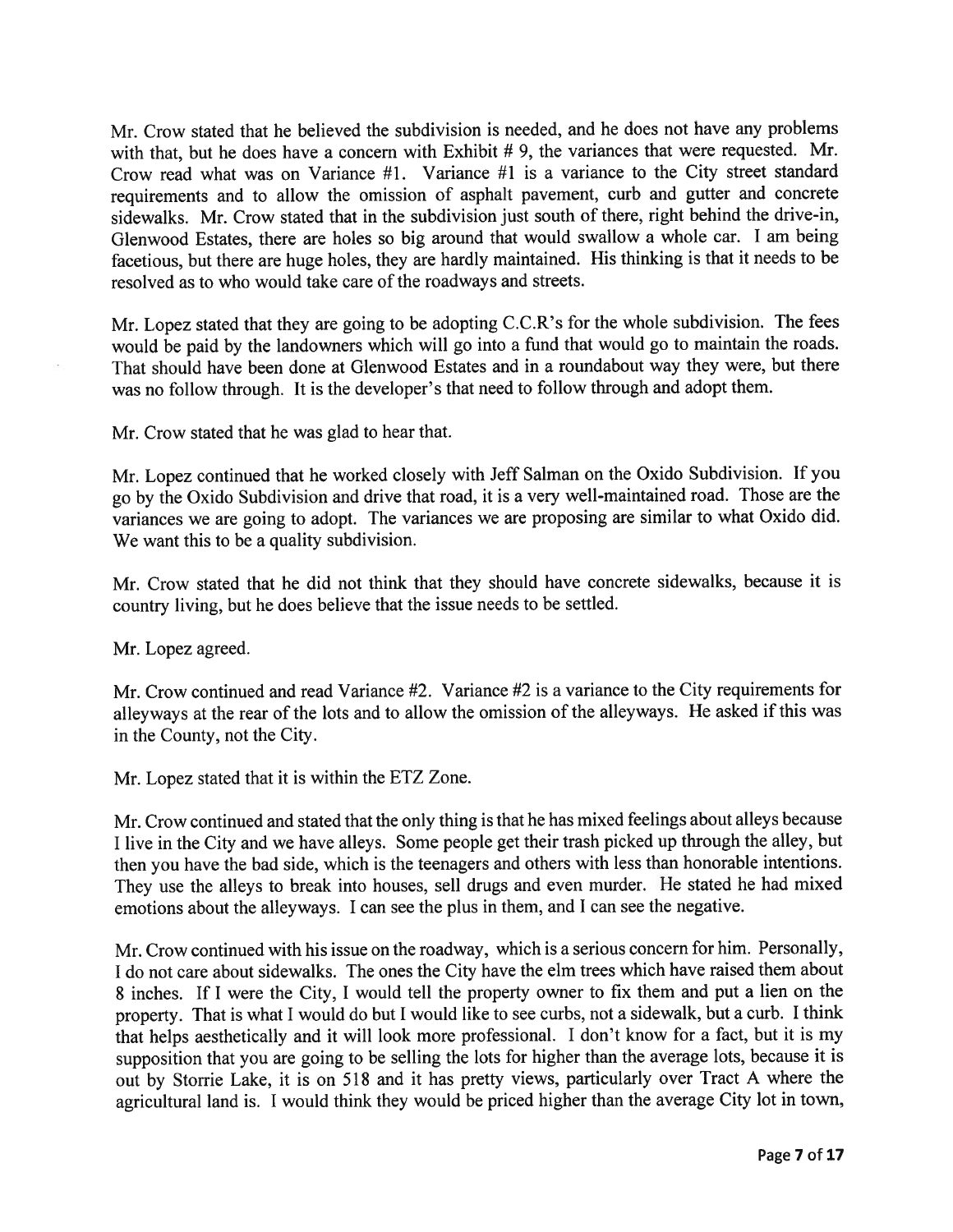but curbs would be nice. That is just my opinion, and it is up to the Commissioners to decide and stated that was all he had to say.

Mr. Sweeney stated he had <sup>a</sup> question regarding the water taps. He stated that on those <sup>32</sup> single family lots, it seems like you are going to be short about 11-12 taps if you are going to throw <sup>2</sup> over to the agricultural area. He also asked how large the 32 lots were.

Mr. Lopez stated that the lots were  $\frac{3}{4}$  of acre in size or larger. He believes that the largest one is 1.7 acres.

Maria Perea stated that the largest lot was about 4.2 acres.

Mr. Lopez stated yes, that is right, it is the one for the big house where the Romero's lived. He continued explaining the breakout of the water taps and pointed them out on the <sup>p</sup>lat. He again stated that they had <sup>a</sup> total of <sup>111</sup> taps which were memorialized. He stated that <sup>77</sup> are for the mobile home park, 32 are for the single-family lots and <sup>2</sup> are for the farmland. That is where we ge<sup>t</sup> the <sup>111</sup> taps. He explained that the bottom area is the original subdivision with <sup>91</sup> lots and taps and the additional <sup>20</sup> taps were granted for the MDF line easement. We did show that we are not increasing the water taps. We are keeping what was there and just configuring the area for the taps. What he calls <sup>a</sup> lot line adjustment because we are adjusting the lines on what was <sup>a</sup> 91-lot subdivision.

Maria Perea asked how many taps were remaining with the mobile home park.

Mr. Lopez stated 77.

Mr. Sweeney then asked if it was being reduced from 91 lots to <sup>77</sup> lots.

Mr. Lopez stated no, it is <sup>111</sup> water taps and stated again that there are <sup>32</sup> taps for the single-family home subdivision, there are <sup>77</sup> water taps for the mobile home park and <sup>2</sup> water taps for the farmland.

Maria Perea asked if the existing lots already have their own water taps.

Mr. Lopez stated that the existing lots, what we have are 91 City lots that were approved.

Maria Perea stated no, the ones that have homes on them. That is what I am asking about.

Mr. Lopez stated that they do have their own water taps.

Mr. Sweeney asked if there were <sup>77</sup> lots that have water taps, is that what you are saying?

Mr. Lopez stated that the existing water taps right now at the mobile home park are <sup>55</sup> which are being utilized right now.

Mr. Sweeney asked, that are in existence right now?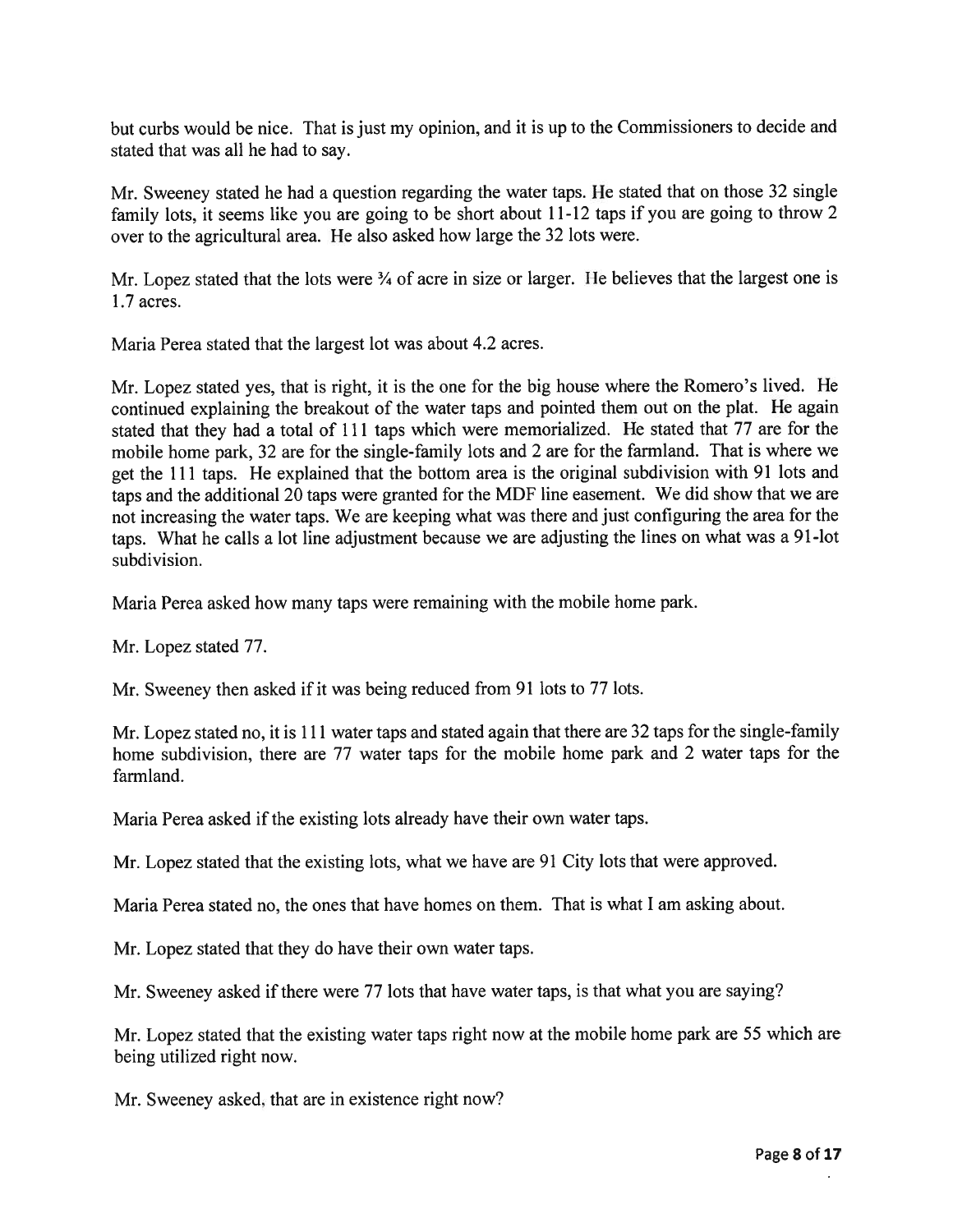Mr. Lopez stated that are hooked up right now and the mobile home par<sup>k</sup> and there are <sup>a</sup> couple of residences that have water taps. These residences fall within the future 32-lot subdivision.

Mr. Crow asked since they own the mobile home park, are they <sup>p</sup>lanning in gradually <sup>p</sup>hasing this out and putting in large tracts and homes.

Mr. Lopez said no, they are not and stated that the mobile home par<sup>k</sup> is essential. What we have done is really cleaned it up and created <sup>a</sup> nice community there. We are starting on the landscaping <sup>p</sup>hase now. There is money involved in all of these. <sup>A</sup> lot of it was infrastructure and expenses on the front end.

Mr. Crow stated that he was curious and continued that one of his workers lived there for <sup>a</sup> long time.

Mr. Lopez stated that Elmer Martinez, when he was with Community Development, said that he had lived there during his college years. So, this mobile home park has been there for <sup>a</sup> long time.

Mr. Crow stated that he knew it has been there for <sup>a</sup> long time, about as long as <sup>I</sup> have lived here.

Mr. Lopez stated that Mr. & Mrs. Romero were elderly, and it was in disrepair as they could no longer take care of it. We purchased the property from the estate.

Mr. Crow stated that was what he was hoping for, that you update it and it seems that is what you are doing.

Maria Perea stated that she drove by the mobile home park when she was posting and the roads are really nice, everything is looking nice at the mobile home park. You can tell that people are taking pride and taking care of it, because it was looking bad.

Ms. Lindsay said that she had some questions. She believes that Maria has the list of things that were required. Ms. Lindsay asked about several items.

- <sup>&</sup>gt; Fire Hydrants -Mr. Lopez stated that all the water lines were noted on the <sup>p</sup>lat and all the fire hydrants were noted on the <sup>p</sup>lat also. Mr. Lopez showed the Commissioners where they were located.
- $\triangleright$  Addresses - Maria Perea stated that those could not be added until the subdivision was approved, and the lots are being developed. There is <sup>a</sup> letter to that effect in the packets.
- $\triangleright$  Storm Water Flow (Drainage) - Mr. Lopez stated that in lieu of that, they made sure that the subdivision was not within <sup>a</sup> flood plain. Usually, <sup>a</sup> drainage plan is developed when you start putting in impermeable surfaces. If we were doing asphalt roadways, then we would have to have <sup>a</sup> drainage <sup>p</sup>lan. We are not doing that, so we are essentially not disturbing the existing property. We can identify the natural flow of the water. We do have <sup>a</sup> topographic survey completed showing this and we can provide it. <sup>I</sup> wish <sup>I</sup> had it with me to show you the natural flow. The natural flow is consistent. Ms. Lindsay asked Mr. Lopez to point out how the natural flows are, and he showed them on the plat.

Ms. Lindsay continued, so those houses down there, are they in any danger or have problems or anything to worry about. <sup>I</sup> do not know if they ge<sup>t</sup> <sup>a</sup> lot of water.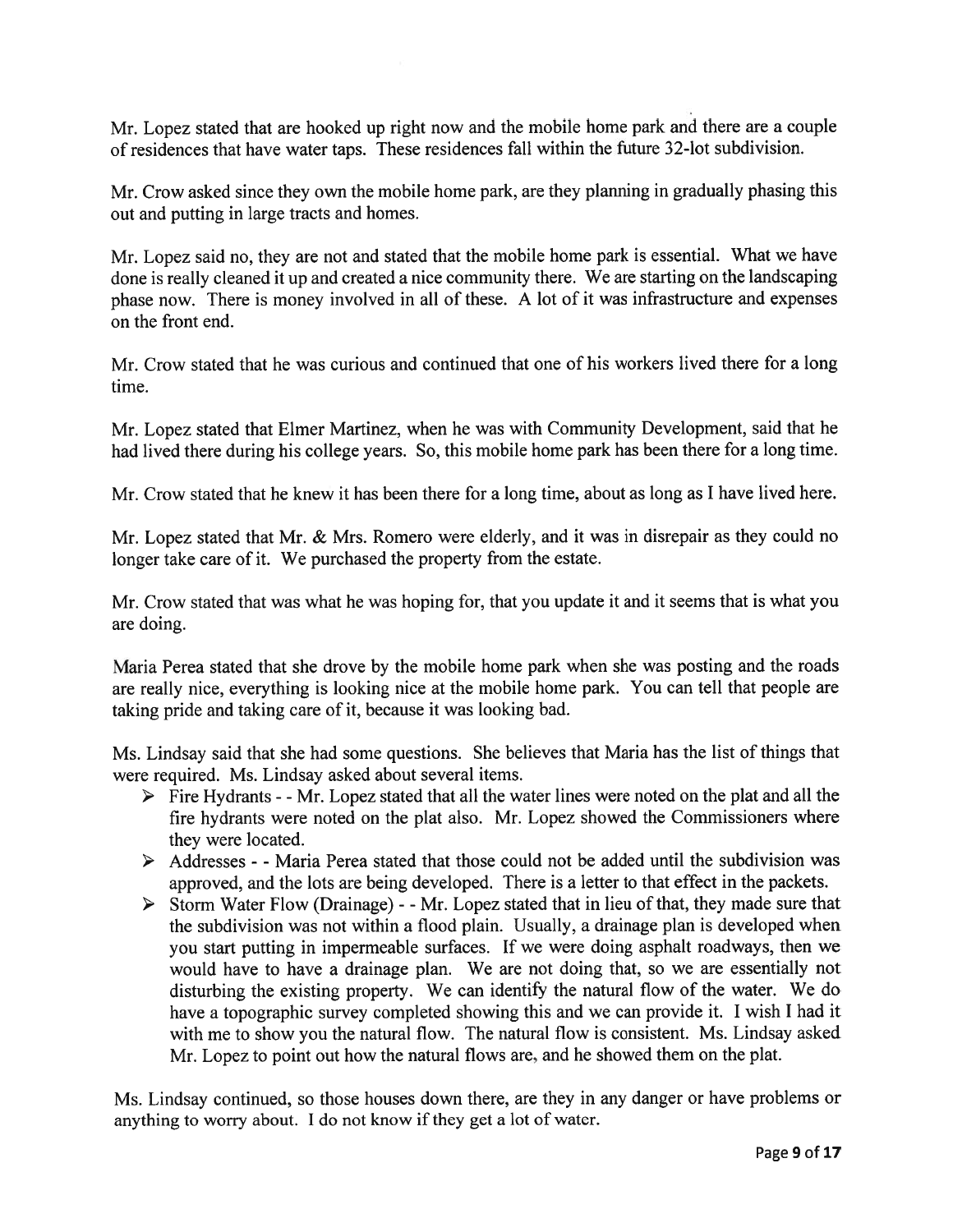Mr. Sweeney stated that not really, because the water goes into the Pecos Arroyo.

Mr. Lopez stated the way they anticipate that is that the bottom ones are flat. The ones at the top would be terraced. We would find <sup>a</sup> location to build the house and terrace around. We are looking at constructing 1,500 square foot homes with two car garages. We are trying to hit the \$150-\$160 thousand price range.

Mr. Crow asked about the larger properties.

Mr. Lopez stated that the larger properties were on the south side of the property at the bottom right where Mr. & Mrs. Romero lived.

Ms. Lindsay stated that with no asphalt and no alleys, it sounded <sup>a</sup> little like El Dorado.

Mr. Lopez stated that this is <sup>a</sup> country subdivision.

Ms. Lindsay stated that at El Dorado there are pave<sup>d</sup> streets, but the off streets are not paved. <sup>I</sup> really like that. She spoke to Mr. Crow and stated that she was sorry to disagree with him, but she said that pavemen<sup>t</sup> creates more water problems. <sup>I</sup> am <sup>g</sup>lad they are not doing pavement.

Mr. Crow stated that he had no problem with the dirt streets. <sup>I</sup> understand what both of you are saying. What <sup>I</sup> have <sup>a</sup> problem with is that there must be an ironclad agreemen<sup>t</sup> with the property owner's association with fees for maintenance of the roadways. I do not want it to turn out like Glenwood Estates, where the roads are <sup>a</sup> disgrace.

Ms. Lindsay stated that we do have his (Carlos) track record. We know what he has done in the past, which helps <sup>a</sup> little.

Mr. Lopez stated that he hoped that meant something.

Mr. Crow stated that he does not trust anybody.

Maria Perea asked if they were doing that requirement.

Mr. Lopez stated that they are doing a CC & R.

Maria Perea asked what <sup>a</sup> CC & R was.

Mr. Lopez stated that this was <sup>a</sup> covenants and restrictions agreement.

Maria Perea asked if he would have this agreemen<sup>t</sup> by the City Council meeting, at least <sup>a</sup> draft.

Mr. Lopez stated that he would have a draft by City Council. A lot of this stuff is chicken and egg stuff. You want to get the approvals before you start spending money for attorneys to draft these documents. We did it for Oxido subdivision, we are doing it for this subdivision.

Maria Perea asked if the covenants and agreements were going to be like Oxido's.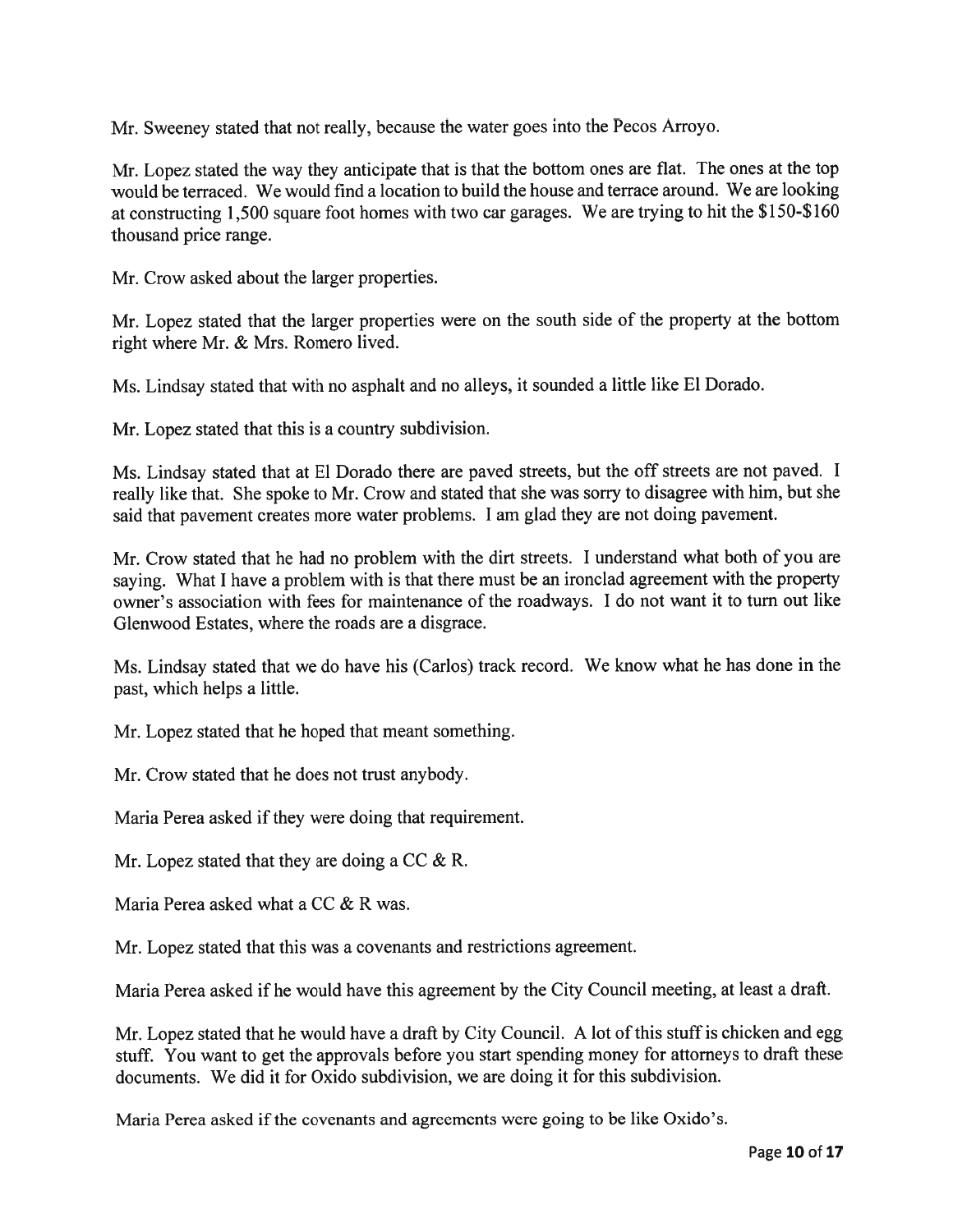Mr. Lopez advised that they were going to be somewhat different because the market is different. The big issue is the ongoing road maintenance of the roads.

Ms. Lindsay stated that it was also how the road was constructed the first time, that is important. She then asked Maria if there was anything else on the list.

Mr. Lopez stated that the information on the  $\frac{3}{4}$  acre size requirement by Environment Department was one of the requirements and the information is in the packet.

Maria Perea stated that she believed that all the questions were answered, and she listed all that was provided.

- $\triangleright$  Flood Plain - information was provided in your packets
- The Land Development Application was completed and submitted and is included in your packets
- $\triangleright$  Variances were requested for the subdivision and are included in your packets
- $\triangleright$  Addressing - information was provided in your packets
- $\triangleright$  Stormwater/Drainage - question was answered and Mr. Lopez will provide the topographic survey prior to City Council meeting

Mr. Crow asked if with the <sup>3</sup>/4 acre lots, you can put a septic, no matter what.

Mr. Lopez answered yes. We must meet the minimum 3/4 of an acre to meet the Environment Department size requirement and be allowed to pu<sup>t</sup> the septic tank system in.

Mr. Crow asked if there were any other questions, comments, or observations by the Commissioners. None of the Commissioners said anything.

Maria Perea stated that she had <sup>a</sup> letter she received regarding the project. I guess the persons at the other meetings had their concerns answered as they did not come into the meeting or write <sup>a</sup> letter on the project. Maria proceeded to read the letter which will be entered into the record proper. After reading the letter she asked Mr. Lopez about the scrap board with the formaldehyde. Maria continued that she feels that most of the questions/concerns in the letter were answered regarding the water taps and the septic systems for each lot in the subdivision.

Mr. Lopez responded, to answer the question by the Mallette's. They have stated that they think we are discharging. We do have <sup>a</sup> sewer lagoon that services the mobile home par<sup>k</sup> and we have <sup>a</sup> permit to blend the sewer water with irrigation water and discharge it to the farmland for irrigation. Since we have been there and previous to that, we have never emptied that pond. It just evaporates naturally. Again, we do have <sup>a</sup> permit from the Environment Department for this, but we have not done it. We also have several testing wells that are tested quarterly. The tests have always come back negative. The testing wells were pu<sup>t</sup> in there because of the Mallette's. Again, there is nothing being discharged although we have <sup>a</sup> permit that says we can, we can use the water if we want to because the Environment Department has allowed us to.

Mr. Sweeney asked about mixing sewer water with irrigation water?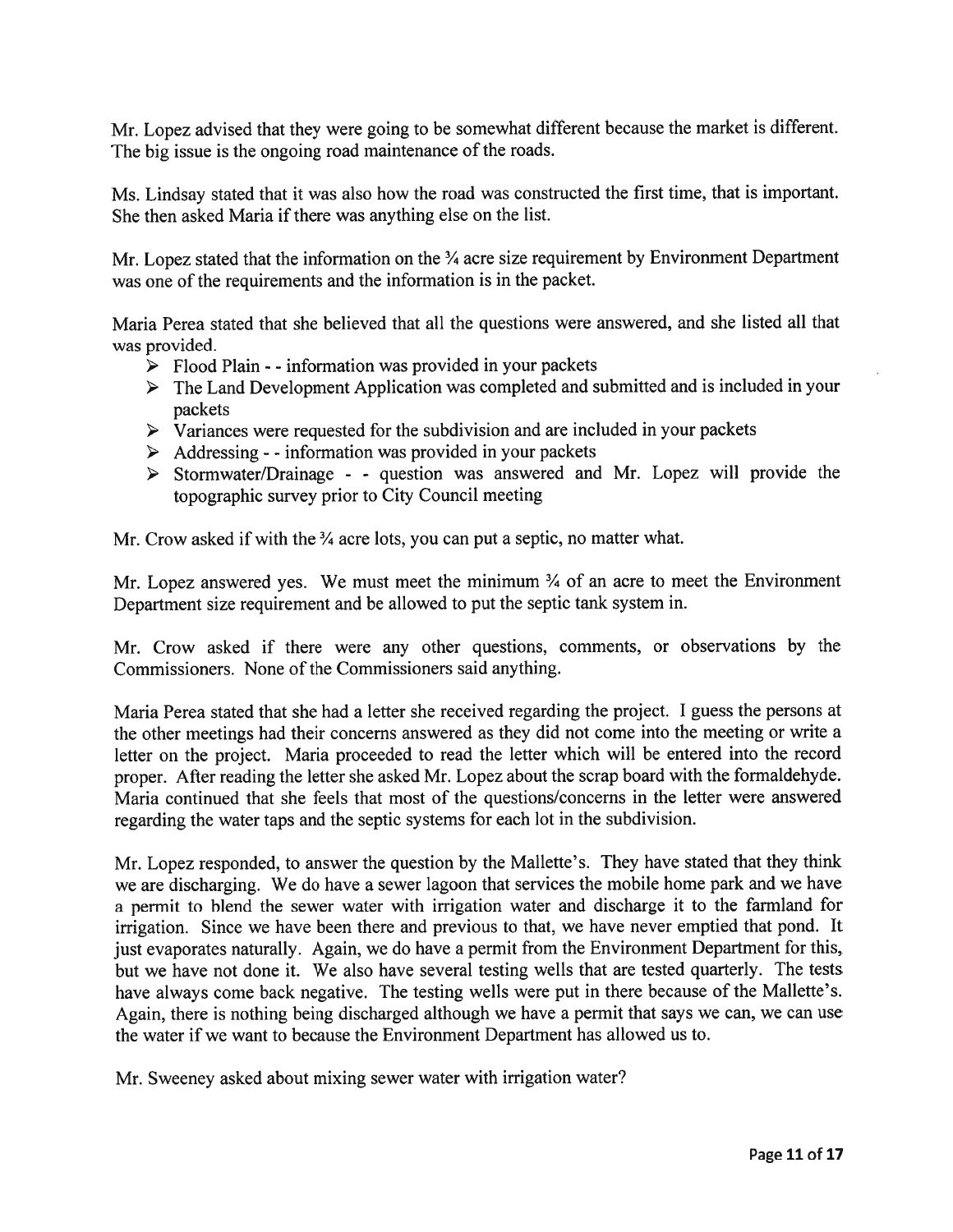Mr. Lopez explained where the waters would be blended and pointed to the <sup>p</sup>lat where <sup>a</sup> 4" line is located. The theory is that we can blend sewer water with irrigation water to irrigate the farmland.

Mr. Sweeney asked, sewer water from where?

Mr. Lopez answered from the sewer lagoon that services the mobile home park.

Mr. Sweeney asked, from the septic tanks?

Mr. Lopez said no, it is not septic tanks. It is just the overflow, the fluids. He explained that it was like the effluent water that is used now.

Mr. Sweeney asked if it was treated water or direct sewer water?

Mr. Lopez stated that it was direct sewer water that you blend with the irrigation water.

Mr. Sweeney stated that then it was not effluent water, as it was not treated and then blended with the irrigation water. He asked where the irrigation water was coming from.

Mr. Lopez responded that it came from Storrie Lake.

Mr. Sweeney stated that was what he was asking. He asked Mr. Lopez if he was in the Storrie Water Users Association and was he able to use that water?

Mr. Lopez responded yes.

Mr. Sweeney asked what his tempo was? What are you allowed, what are you entitled to at Storrie Project?

Mr. Lopez stated it was 42-acre feet and then corrected it to <sup>42</sup> acres at whatever allotment they allow. First watering is 3 inches, second watering is 2 inches and so on.

Mr. Sweeney made <sup>a</sup> comment that I could not understand.

Mr. Lopez stated again that they do not discharge, but we can discharge because we have <sup>a</sup> permit from the Environment to do so, but we do not.

Mr. Crow asked if anyone else from the Storrie Lake had written any letters of disapproval or approval of the project or any concerns.

Maria Perea stated that the one she read was the only letter she received. There were others at the previous meetings, Mr. Chavez, and other people, but they are not here today, and they did not write in. Their concerns were on the fire response and with the flood plain and those questions were answered.

Ms. Lindsay asked Mr. Lopez with his response to that, if they could have seen the sewer lagoon overflow?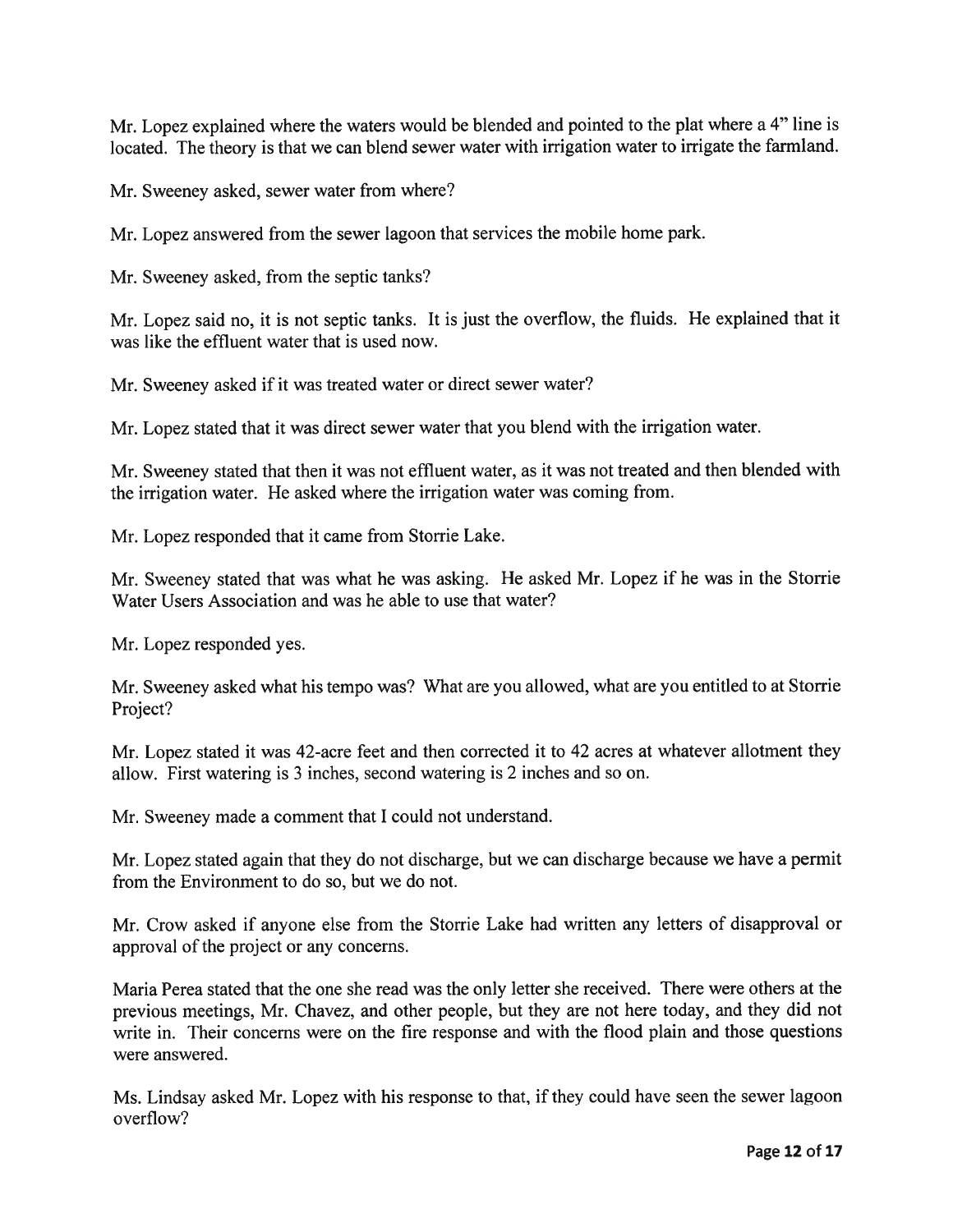Mr. Lopez stated that is was not overflowing.

Mr. Sweeney asked if it was the blended water pond, right? It just sits there and evaporates.

Mr. Lopez stated again that it is not blended, it is the sewer lagoon which is completely lined. It meets all the Environment Department requirements and standards, and nothing is permeating into the soil.

Mr. Sweeney asked if he has mixed sewer water with irrigation water and irrigated.

Mr. Lopez stated no, <sup>I</sup> have never done that. The only water <sup>I</sup> use is the allotted water from the Storrie Water Users Association.

Ms. Lindsay asked if the lagoon is big enoug<sup>h</sup> for the future.

Mr. Lopez stated that it was full. We are not using the sewer lagoon for the new subdivision. He believes that there are <sup>4</sup> or <sup>5</sup> lots lacking at any <sup>g</sup>iven time. The lagoon naturally evaporates, and it has never reached the top.

Ms. Lindsay about the other concern they had about the fiberboards with formaldehyde. What are they talking about?

Mr. Lopez stated that for some reason the Mallette's were saying that Mr. Romero, the previous owner, had allowed Medite to store boards there. <sup>I</sup> have never seen anything that indicates that. There are some boards <sup>p</sup>iled up by the barn, but those were left over from when Mr. Romero built the barn. It is left over construction material.

Ms. Lindsay continued with questions on the sewer lagoon and asked if they were using the sewer lagoon water blended with irrigation water and watering the farmland and if there was <sup>a</sup> chance it is contaminating their fields.

Mr. Lopez stated that there is no chance of that because the line goes to <sup>a</sup> pon<sup>d</sup> (pointed to pond) and gets blended and then it gets discharged to the farmland. The land is pretty flat right here. He showed the Commissioners where the Mallette property is located. He also showed them the catchment pond and where everything that flows south gets caught in the pond. Mr. Lopez stated that there might be some crossing the fence into their property and showed the Commissioners the testing wells in the area, which were an expense by Mr. Romero in order to meet the Environment Department requirements and those are tested quarterly.

Ms. Lindsay asked, how about the septic systems. Will they be seeping into the land?

Mr. Lopez stated that the septic systems are going to be up here and showed the commission the lots.

Mr. Crow stated that the septic systems would have to be approved through the State Engineers Office.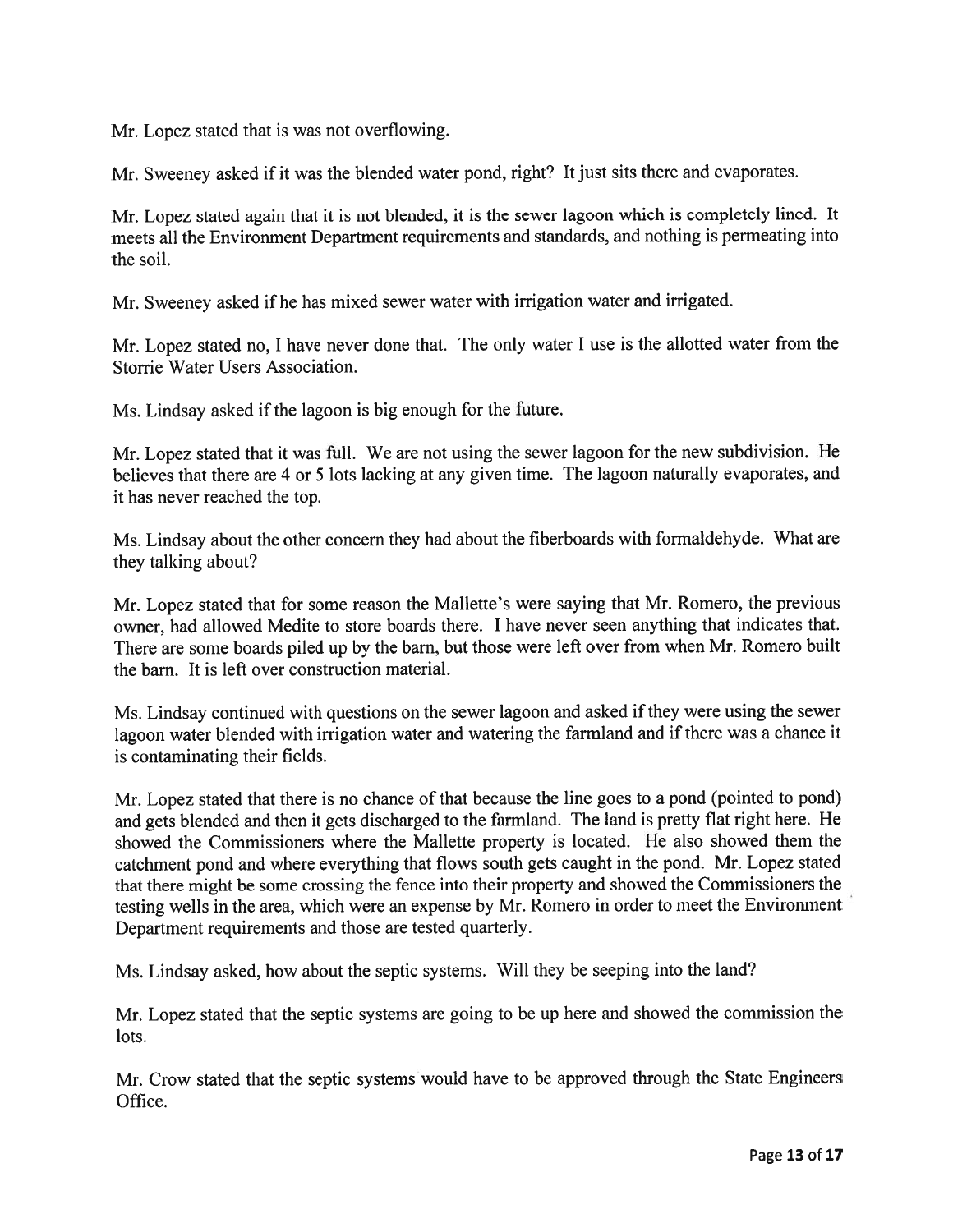Mr. Sweeney asked what was growing in the field.

Mr. Lopez stated that he <sup>p</sup>lanted some grass varieties and there is some native grass already there that is very hardy.

Mr. Coca asked if the water were discharged on the surface, would that be considered a leach field?

Mr. Lopez stated that nothing is discharged on the surface.

Mr. Coca repeated, nothing is discharged on the surface?

Mr. Lopez repeated no again. The sewer lagoon that serves the mobile home park, we never discharge from that as it naturally evaporates.

Mr. Coca asked if the increase would have them discharge?

Mr. Lopez stated again that we are not increasing anything in the lagoon. The new lots will have their septic tank and leach fields. So, the lagoon will not increase. Even in the event we had to discharge from the lagoon, we have every right to do it, and we have <sup>a</sup> permit from the Environment Department that allows us to do it. Whether the Mallette's like it or not, we will meet the Environment Department requirements for that and then we will continue testing. <sup>I</sup> have never had to discharge; <sup>I</sup> do not anticipate having to discharge because <sup>I</sup> do not want to discharge. I could use that water, but I do not want to use that water.

Mr. Coca asked if they just depended on the evaporation?

Mr. Lopez stated that they do not have to discharge as long as it is evaporating. We just have to make sure that the liner is in good repair. The Environment Department comes in every five (5) years and does an inspection on the lagoon. They signed off on the last inspection and everything was fine.

Mr. Coca asked if once all the lots they are proposing to sell, once homes are built, additional water is going to be used, will the lagoon be sufficient?

Mr. Lopez stated again that nothing goes to the lagoon from the new lots. Each lot will have its own individual septic tank and leach field in the ground. Nothing is going to go to the lagoon, nor can it, because the lagoon is elevated higher than the subdivision.

Mr. Crow stated that is the purpose of the leach field, to soak up all the liquids and evaporate them through the ground.

Mr. Coca stated that was what was happening on Los Alamosgordos Road. Mr. Avila ran into some trouble when he had 12 mobile homes there. When he sold the property, the new owner had to cut down from 12 units to 6 units. But he played it smart, instead of having 12 single units, he rented out 6 double units. He broke even, but nevertheless, he had to do something with his leach field.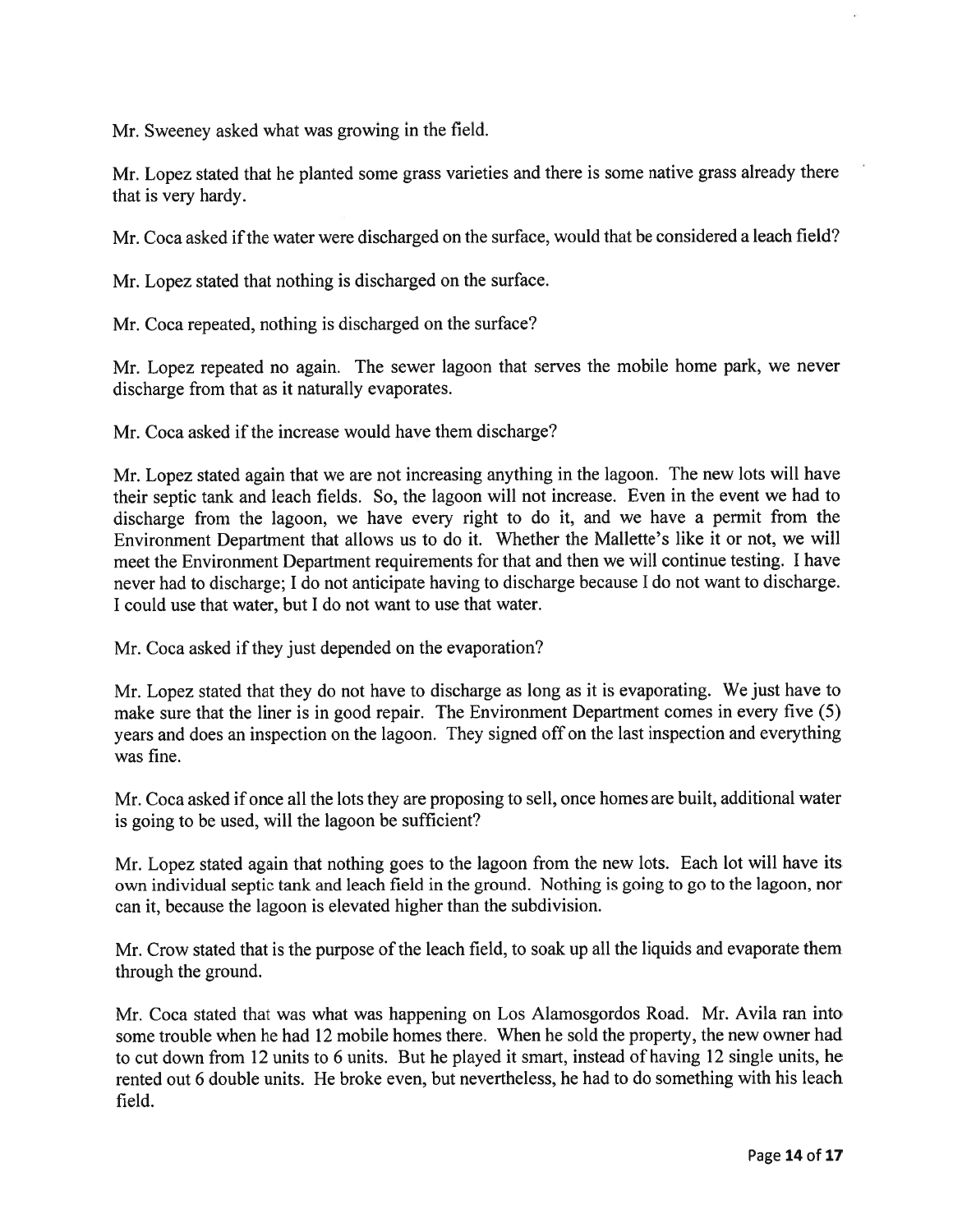Mr. Crow stated that he agreed with him but asked for clarification. On these individual lots that are along the road, along the south side of the mobile home par<sup>k</sup> and over by where the red line is on the map, all this lots are of legal size to have their own septic tank system. That septic water with the leach field cannot run uphill. When anyone of this septic companies around town do that, they have to ge<sup>t</sup> approva<sup>l</sup> from the state, and it is for each unit, tract, or lot. <sup>I</sup> am just trying to clarify that. There is no way that water from there will go uphill to the lagoon.

Mr. Lopez stated that all they can go by is the regulations and the regulations allow for  $\frac{3}{4}$  of an acre lots or above. The majority of these lots are over the <sup>3</sup>/4 acre requirement. Once we sell a lot and the home is being built, we still have to do <sup>a</sup> test for the Environment Department. We dig <sup>a</sup> hole, pu<sup>t</sup> some water in it, it permeates, and the Environment Department tells you what kind of leach field you have to pu<sup>t</sup> in. The Environment Department is involved through the whole process. The leach field pu<sup>t</sup> in depends on the soils in the area, but the minimum threshold for developers like us, that we can meet the 3/4 acre requirement.

Mr. Crow asked if anyone had any other questions or observations. No one responded. Mr. Crow continued and asked for <sup>a</sup> motion to accep<sup>t</sup> or reject this application as presented or with requirements. He stated that he wanted to emphasize to the Board Members that there needs to be some sort of written agreemen<sup>t</sup> with regard to the road maintenance. <sup>I</sup> do not expec<sup>t</sup> it to be paved, but we want it to be constructed in such <sup>a</sup> way where it is crowned <sup>a</sup> little, but it has to be nice. Also, that you are going to have <sup>a</sup> fee assessment on each property owner and from that fee will come the maintenance if it needs to be graded/fixed. I would like to see curbs pu<sup>t</sup> in, as it would make it look better. In the end that is your decision as I do not vote unless there is <sup>a</sup> tie. This are just my observations as a realtor.

Mr. Coca stated that he believed there was <sup>a</sup> question on whether the City sewer plant would be able to handle the additional water discharge.

Mr. Crow stated that the discharge does not go to the City sewer plant. Mr. Lopez stated the same thing.

Mr. Coca stated that these septic tanks when they are cleaned, the water gets sucked into these huge tanks and then the tanks are emptied into the sewer plant. <sup>I</sup> know when <sup>I</sup> was in the Utilities Committee, we were forever catching these guys dumping the sewage from the trucks into manholes, even when they did not have <sup>a</sup> permit to do so.

Mr. Lopez asked Mr. Coca, what is your question, sir?

Mr. Coca asked, is the City sewer <sup>p</sup>lant going to be able to handle all this sewage once the subdivision is fully developed?

Mr. Lopez asked, handle what? A septic tank with <sup>a</sup> proper leach field can sit there for 10-15 years or more. I have seen some sewer systems that have been around longer than that.

Mr. Crow stated that they should not have to be pumpe<sup>d</sup> very often. One person owns it, sells it to someone else, the inspectors come out and inspect it. If it is <sup>a</sup> failed septic system, where it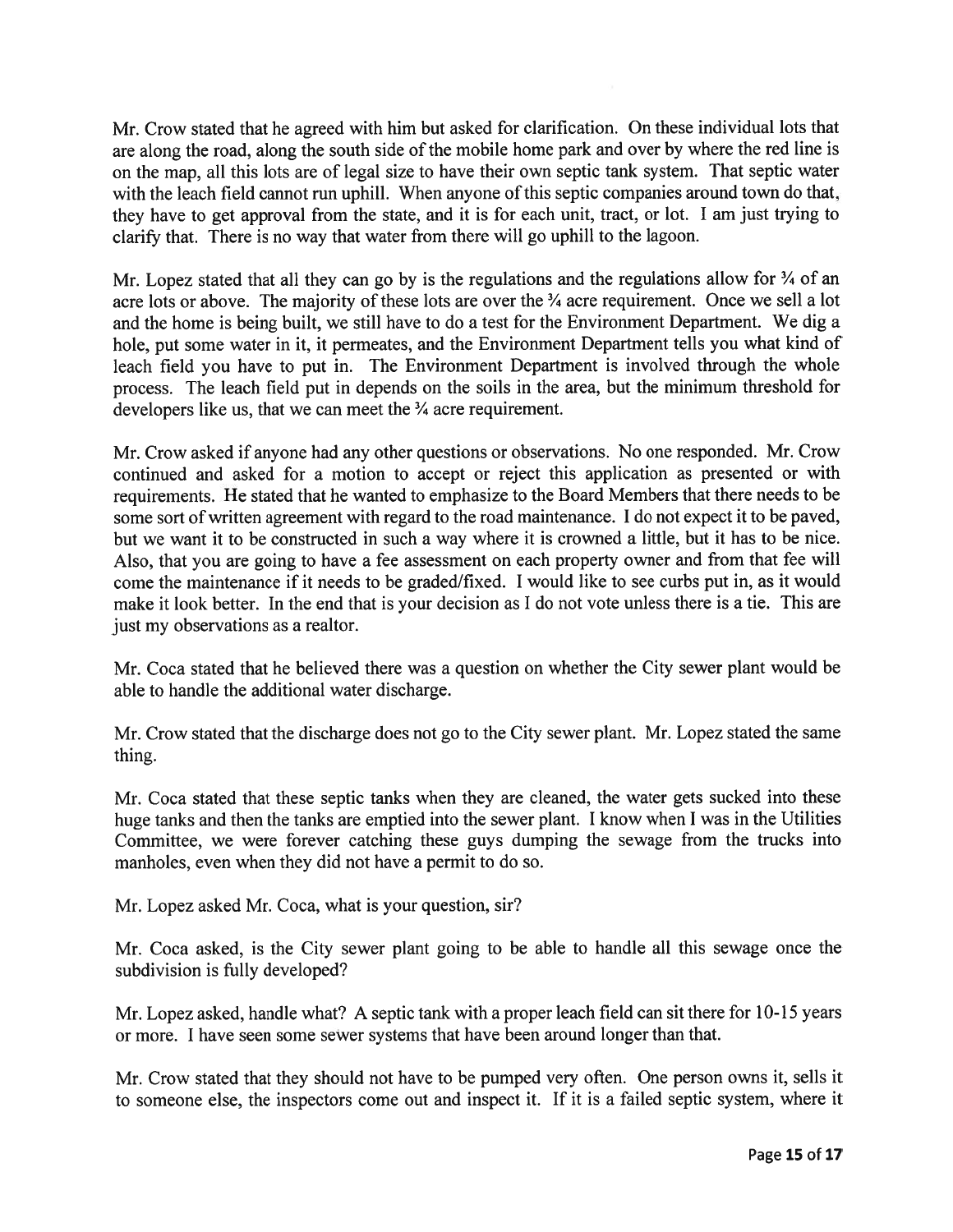collapses on itself or something like that, then it is different. They then have to pump it and fix it. That is my understanding, but <sup>I</sup> may be wrong.

Mr. Lopez stated, <sup>I</sup> do not know if anyone is familiar with septic systems, but you do not pump it out every year, you pump it out every 5-7 years or longer.

Mr. Crow stated they were not even pumpe<sup>d</sup> when the property is sold, unless it is overflowing, or the leach field is compromised.

Mr. Lopez stated that if you pu<sup>t</sup> the proper bacteria in the septic tank, it just decomposes, and the fluid go through the leach field and they permeate in the groun<sup>d</sup> and they filter out. That is why Environment Department requires lots to be 3/4 of an acre or larger. In the event that <sup>a</sup> septic tank needed to be pumped, they would call <sup>a</sup> licensed pump company that would discharge the solids in <sup>a</sup> way that their license requires and also their insurances. Mr. Lopez stated that if he had to pump his septic tank, he would call the Roybal's or another licensed company to discharge the solids properly. But septic tanks, if they work well, last a long time. I know that, because my dad did not know where his was and he lived there for 35 years. It finally backed up and we had to go and find it. Mr. Lopez stated that he hoped that answered all their questions.

Ms. Lindsay made <sup>a</sup> motion to approve the application with the requirement that they have <sup>a</sup> written road maintenance <sup>p</sup>lan for the subdivision. Mr. Sweeney seconded the motion as stated by Ms. Lindsay.

Mr. Lopez asked if the motion had to be specific to the variances requested.

Ms. Lindsay amended her motion to include the approval of the variances requested on the asphalt roads, streetlights, and alleyways. Mr. Sweeney seconded the amended motion.

Mr. Crow asked Maria is she had gotten that. Maria stated that the motion was "A motion to approve the final subdivision <sup>p</sup>lat with the stipulation that they have <sup>a</sup> written road maintenance <sup>p</sup>lan and to approve the variances requested on Exhibit #9". Mr. Crow asked Ms. Lindsay and Mr. Sweeney if that was right. Both of them said it was correct. Mr. Crow stated that <sup>a</sup> motion has been made, it has been seconded and asked Maria to take <sup>a</sup> roll call vote. Requested that he not be called to vote unless there was <sup>a</sup> tie.

| ROLL CALL: | Manny Barela – Yes     |
|------------|------------------------|
|            | Joe Coca – Yes         |
|            | Dianne Lindsay $-$ Yes |
|            | Mike Sweeney $-$ Yes   |

### NEW AND OTHER BUSINESS:

Mr. Crow asked Maria if there was anything else. Maria stated there was nothing else, this was it. Mr. Crow asked for <sup>a</sup> motion to adjourn, since there was nothing else to discuss.